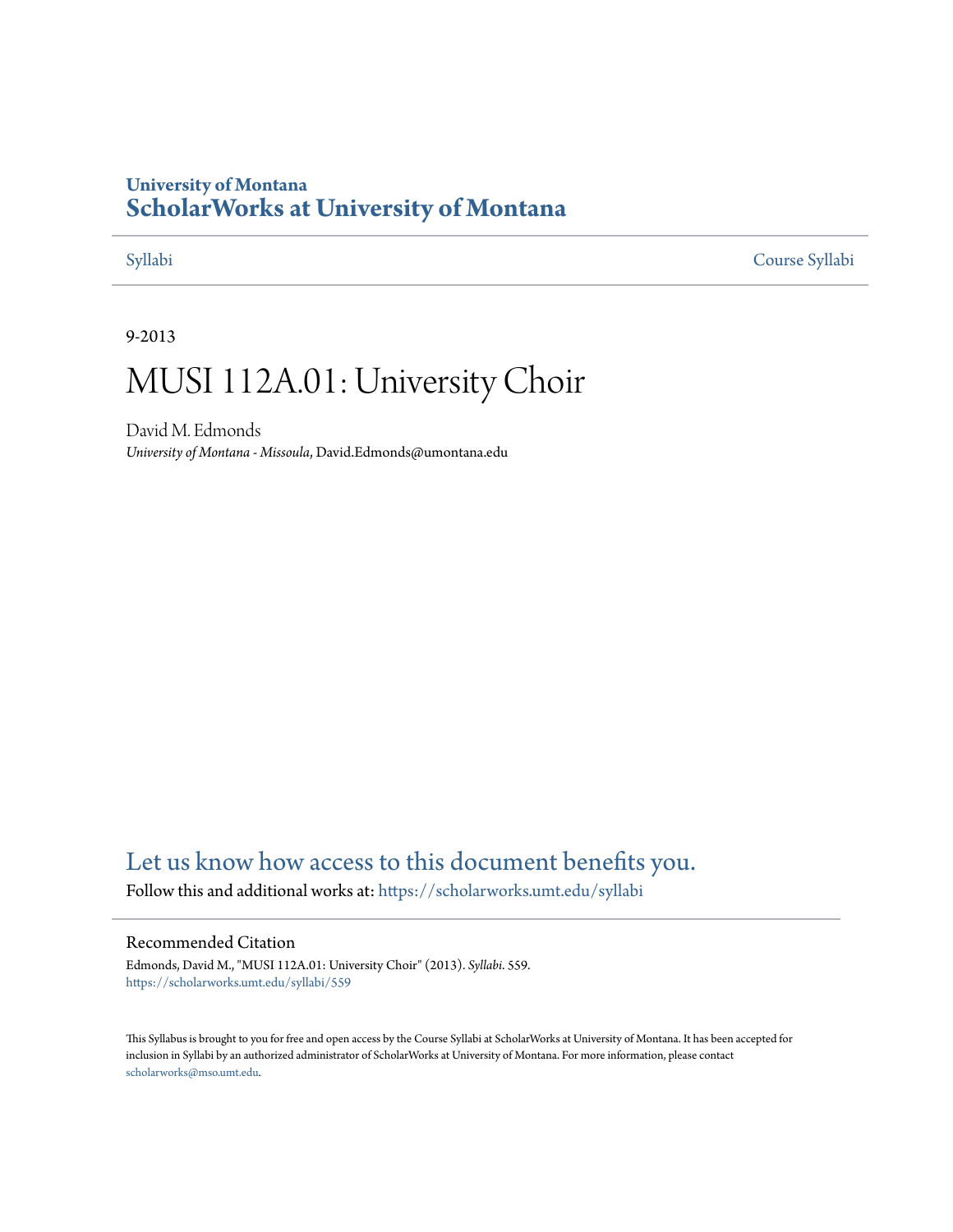### **UNIVERSITY CHOIR MUSI 112A-01/312-01: 1 CREDIT**

Syllabus FALL 2013

| Schedule:     | MWF 11:10am-12:00pm (Music 218)           |
|---------------|-------------------------------------------|
| Instructor:   | Dr. David Edmonds                         |
| Office:       | <b>Mus 209</b>                            |
| Office hours: | MW $10:10-11:00$ am; other times by appt. |
| Office phone: | $(406)$ 243.6889                          |
| Email:        | david.edmonds@umontana.edu                |

### **REQUIRED TEXTS**

Jonathan Dove, "Ring Out, Wild Bells" (in the bookstore) Other music to be performed (handed out in class)

### **REQUIRED MATERIALS**

Pencil, music folder, music, black 3-ring binder  $Men = Tuxedo (Tuxedo Gallery 728-4530)$ Women = Choir Dress (alterations Cathy Bruch 728-5505)

#### **COURSE DESCRIPTION**

The University Choir is a large mixed ensemble which performs advanced literature from a wide variety of styles, periods, and cultures. Students will learn to perform choral music in a stylistically appropriate manner, with an emphasis on the technique of singing and musicianship. The highest levels of artistic singing will be sought through daily rehearsals and individual preparation.

# **REGISTRATION**

All ensembles in the School of Music satisfy one credit from Group IV: Expressive Arts, of the General Education Requirements. Freshmen and sophomores need to register for MUSI 112A, Section 01. Juniors and seniors should register for MUSI 312, Section 01.

# **LEARNING OUTCOMES**

The student will...

- .. .increase his/her fluency of reading at sight through weekly rehearsals.
- .. .display growth in technical skills of singing and musicianship while gaining greater collaborative competence and knowledge of the choral repertory through regular ensemble experiences.
- .. .gain a greater understanding of the common elements and organizational patterns of music through ensemble rehearsals and self-directed practice.
- .. .be able to form and defend musical decisions made during the individual preparation of music.
- .. .acquire an acquaintance with choral repertoire from several historical and stylistic periods through preparation and performance.

# **ATTENDANCE AND GRADING**

As a member of a choral ensemble, a high standard of attendance and individual accountability is expected. Students are allowed three absences per semester. These absences are to be used in any way the student wishes (though it's suggested that they be for emergencies only). For each absence beyond three, the final grade will be lowered one-half letter grade. Excused absences will ONLY be granted for